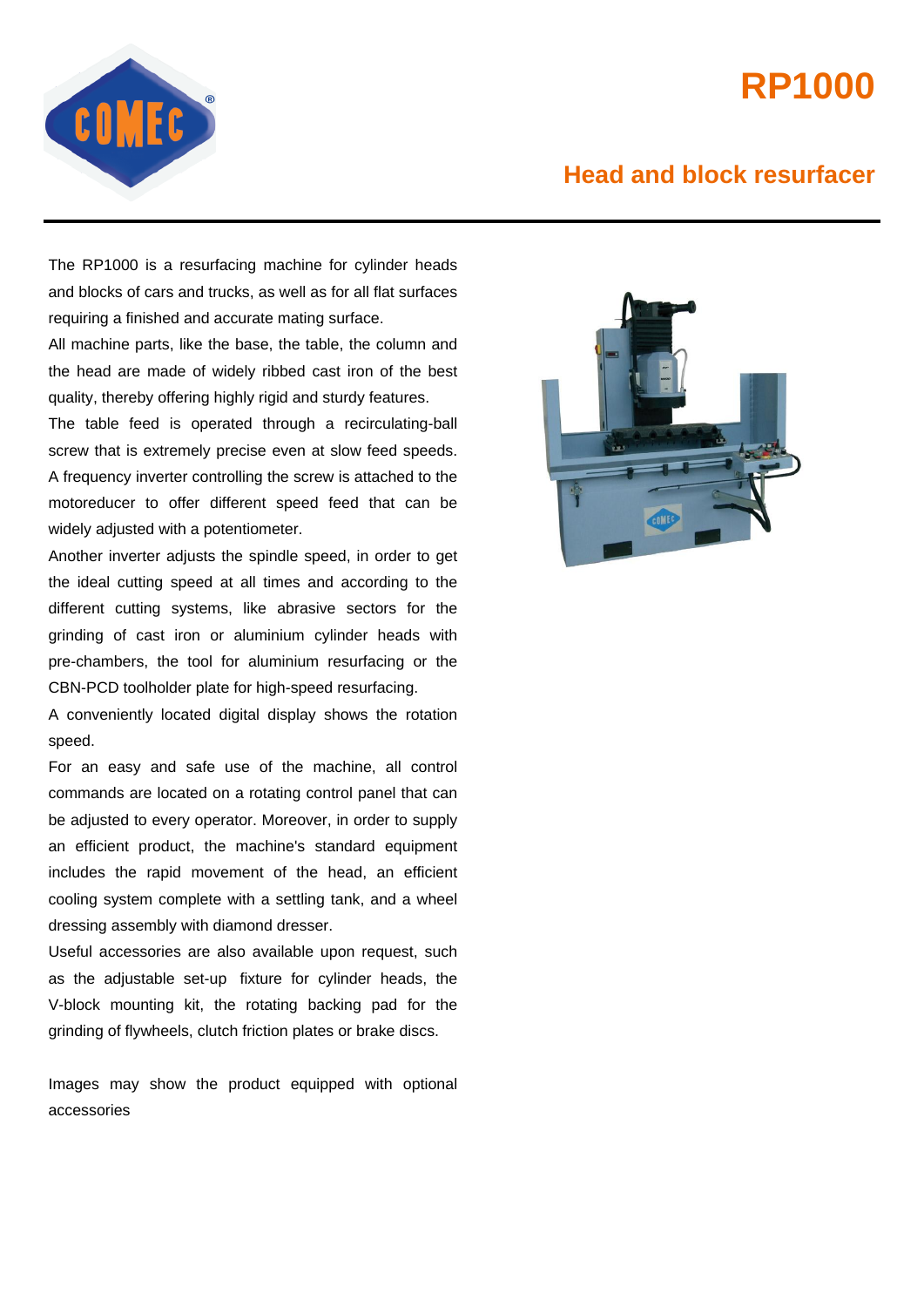## **Standard equipment Specifications**

 Adjustable spindle speed complete with digital read-out Adjustable table feed Table with recirculating-ball screw Fast motorized head feed Manual/Continuous/Automatic working modes Turning control panel Splash and safety guard with policarbonate shield Pair of parallel supports with clamps Lubricant for slides Wrench set Instruction manual

ONLY GRINDING VERSION:

 Ø 355mm Grinding wheel complete of segments for cast iron (10 pcs.) and cutting tool Cooling plant complete with pump and settling tank Grinding wheel dresser

 Emulsifiable liquid

ONLY M VERSION:

 RP1361 CBN/PCD/ALP Milling plate UT1330 1/2"CBN/PCD insert tool holder UT1355 1/2" CBN Insert for cast iron

**Accessories**

# 13 19

 Table travel: 1000 mm Max workpiece length: 895 mm Max workpiece width: 355 mm Min - Max workpiece height: 125÷545 mm Useful table surface: 920x210 mm Segmented grinding wheel diameter: 355 mm  $(148<sub>rdquo</sub>)$ Variable head speed rotation: 300&divide: 1500 rpm Variable table travel speed: 0÷1500 mm/min Head motor: 4.0 kW (M 2.2 kW) Table motor: 0.75 kW Fast head feed motor: 0.18 kW Coolant pump motor: 0.10 kW Dimensions (LxWxH): 1680x1140x1850 mm Weight: 1015 kg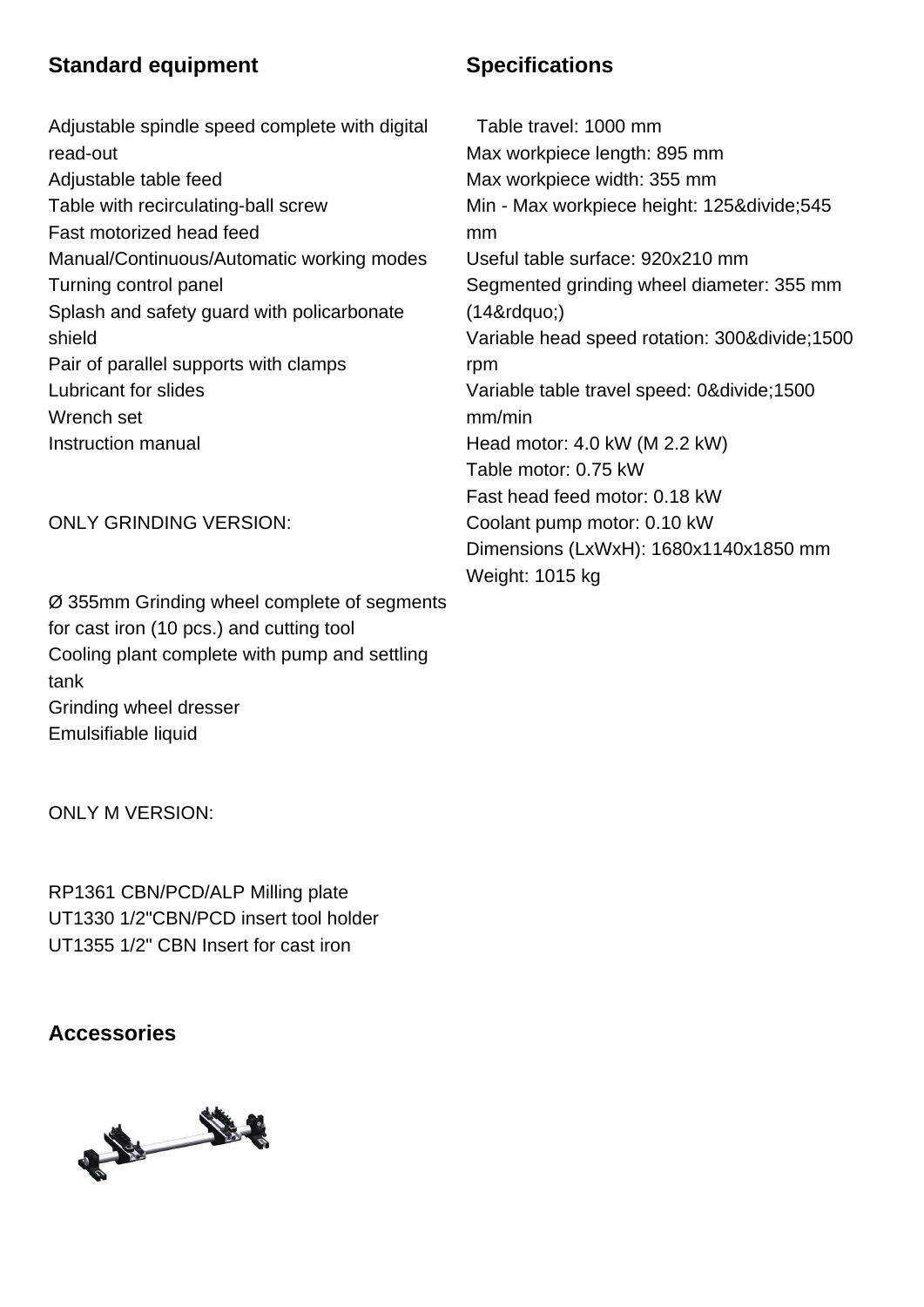PVA015

 Adjustable universal fixture wit parallels

### PV0015

Adjustable universal fixture with mounting plate



PL000A



 Motor driven rotary table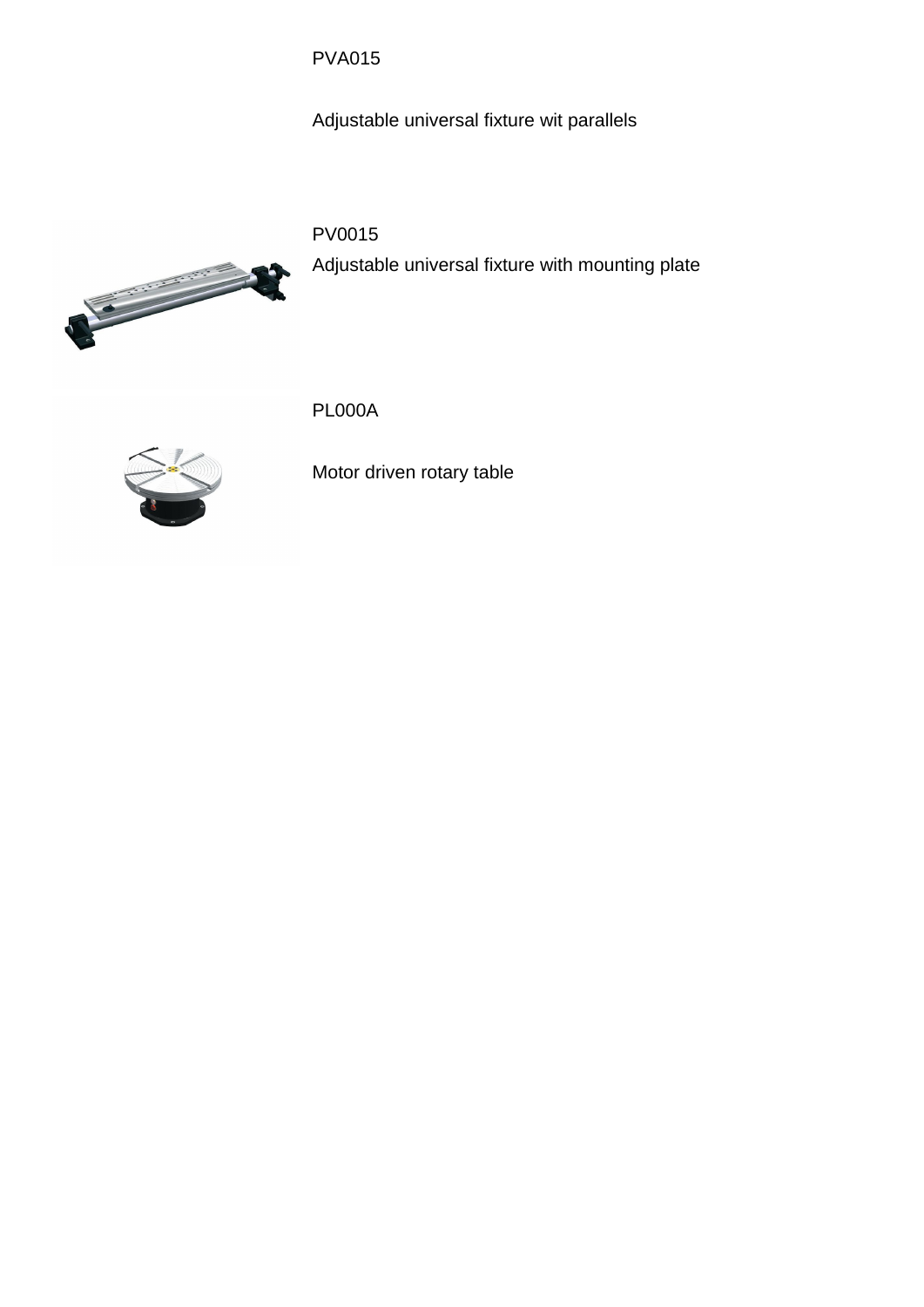RP1361 CBN/PCD/ALP Milling plate dia. 355 mm (14")



UT0018



 Aluminum with Pre-chamber insert tool holder

UT0023



 3/8" CBN/PCD insert tool holder

UT0017



 Insert tool holder with UT0014

UT0014



 Replacement insert for UT0017 (10 pcs)

UT1320 3/8" CBN/PCD insert tool holder

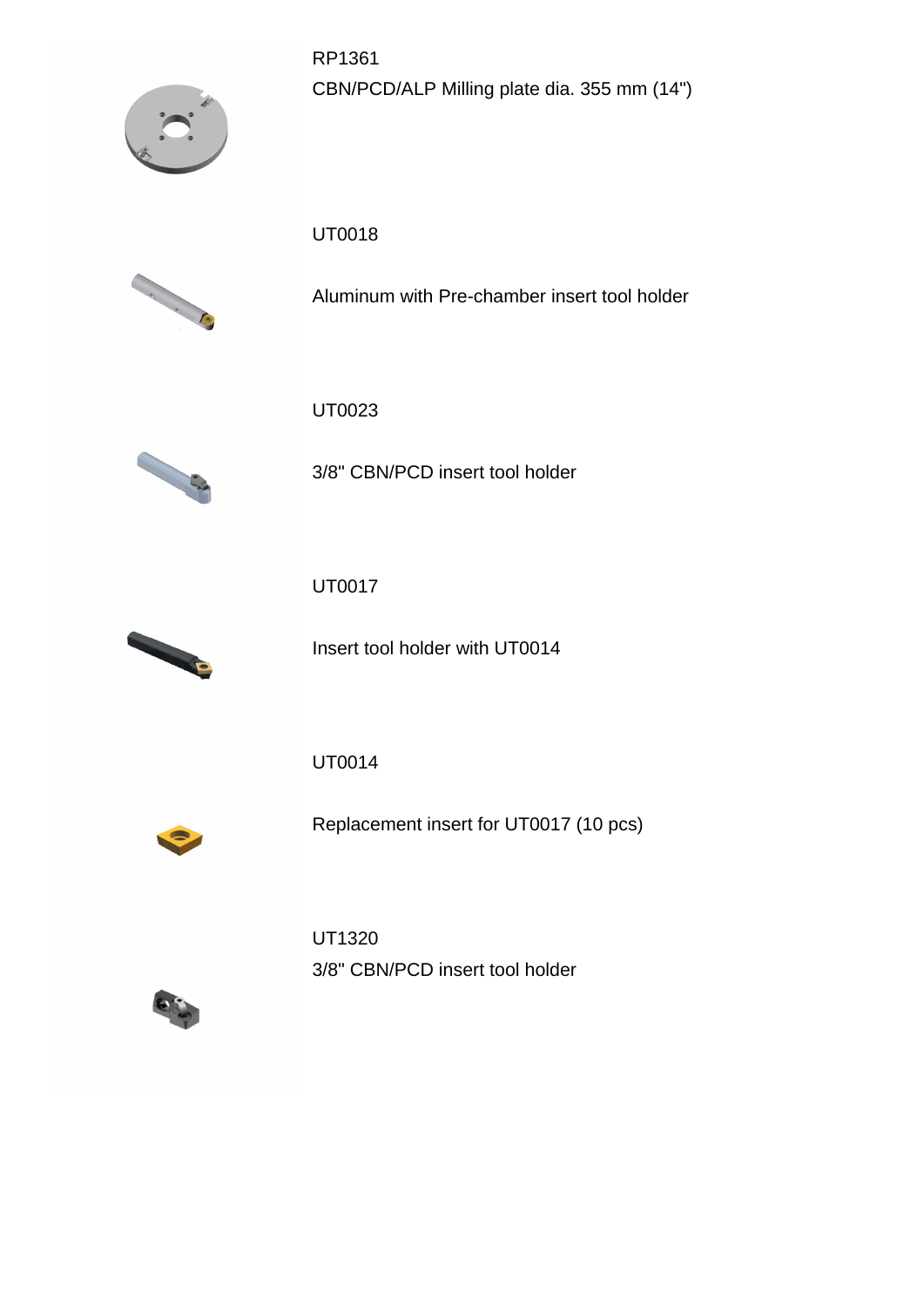UT1355 1/2" CBN Insert for cast iron

UT1356



 1/2" PCD Insert for aluminium

UT1390



 ALP insert tool holder for UT1392

UT1392



 ALP insert for aluminum with prechambers

UT1330 1/2"CBN/PCD insert tool holder



UT1345 3/8" CBN Insert for cast iron